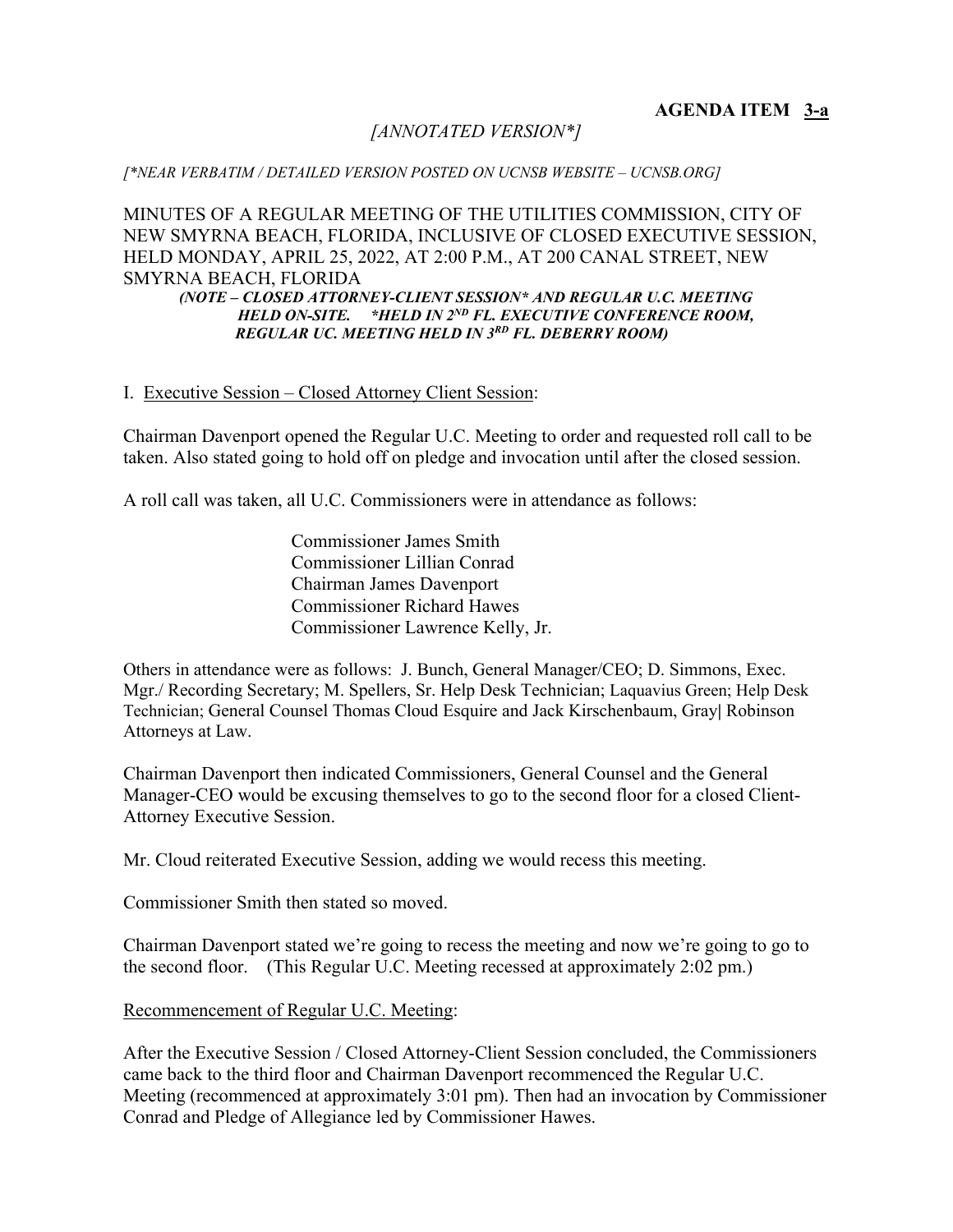### **MINUTES OF REGULAR UC MEETING HELD 4-25-22 PAGE 2**   *(INCLUDED CLOSED EXECUTIVE SESSION)*

## Recommencement of Regular U.C. Meeting (cont.):

Chairman Davenport indicated roll call had been taken at the beginning of the meeting, prior to the Closed Executive Session. All Commissioners, as shown above, remained in attendance. Others in attendance at this time were as follows: J. Bunch, General Manager/CEO; E. Chavez, Director, Finance/ CFO; J. Couillard, Director, Engineering; T. Beyrle; Director, System Operations; V. Steele, Director, Electric Operations; B. Keehn, Director, Information Technology; M. Spellers, Sr. Help Desk Technician; Laquavius Green; Help Desk Technician; E. Fisher, Community Relations Coordinator; D. Simmons, Exec. Mgr./ Recording Secretary; General Counsel Thomas Cloud Esquire – Gray**|** Robinson Attorneys at Law; and John Moss, a member of the public in attendance on site.

# Safety Message by Brandy Keehn: Cybersecurity Paramount to Utility Industry – FMPA "Behind the Switch" Video:

Mrs. Keehn provided an introduction and closing remarks for the referenced Florida Municipal Power Agency (FMPA) video. Explained various assessments and cybersecurity grant opportunities the Utilities Commission acquired or are currently participating within. Also mentioned various training exercises and mutual support activities strengthening the U.C.'s cybersecurity and mitigation of associated risks.

Mr. Bunch commended Mrs. Keehn's business relationships and ongoing efforts which have paid off for the Commission and its customers.

# (1) Agenda Changes, Additions and Deletions:

Chairman Davenport then stated all right, number one on the agenda, any changes, additions or deletions.

Mr. Bunch corrected from initially stating an addition, to pulling off a consent item from the agenda - item 3-j. Village Center East Developer's Agreement. Indicated this agreement wasn't quite finished so will likely come back next month.

Chairman Davenport stated okay, we'll delete item 3-j. from consent agenda. Then confirmed there were no further agenda changes, additions or deletions.

# (2) Public Participation:

Chairman Davenport confirmed there was no public participation at this time.

### (3) Approval of Consent Items:

Chairman Davenport asked if any of the Commissioners wanted to pull anything from consent agenda for discussion.

Commissioner Smith indicated item c.

Commissioner Hawes indicated items f. and h.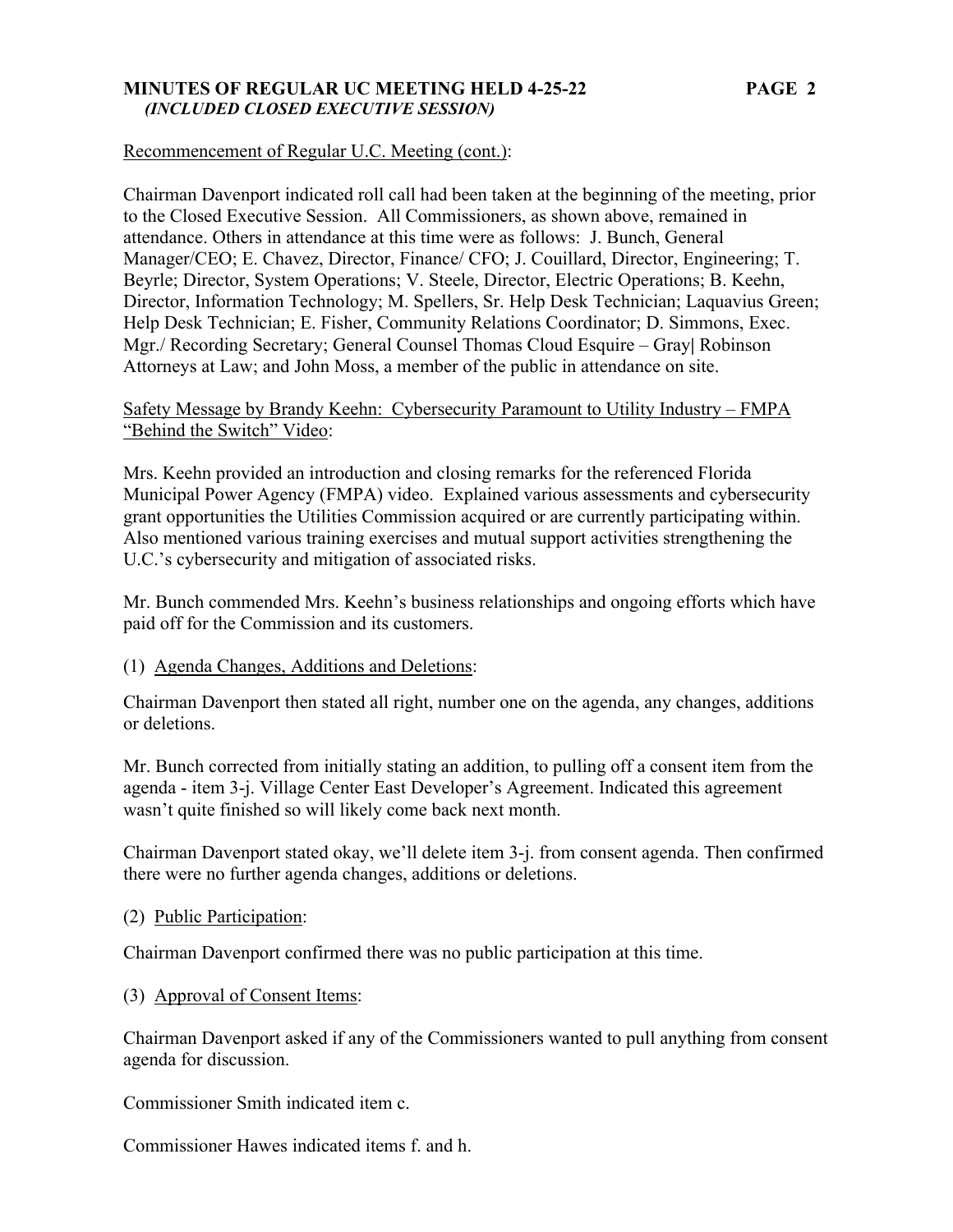## **MINUTES OF REGULAR UC MEETING HELD 4-25-22 PAGE 3**   *(INCLUDED CLOSED EXECUTIVE SESSION)*

# (3) Approval of Consent Items (cont.):

Chairman Davenport indicated he would pull items d. and k.

Commissioner Kelly indicated he would have pulled item k.

Chairman Davenport stated okay, so we've got c., d., f., h., and k., correct, to pull. Okay, so now we're going to get a motion on remaining consent items, on a., b., e., g., and i.

### Commission Action:

Commissioner Conrad stated I make that motion, if that's what you want; specifically a motion to approve item 3-a. Minutes of U.C. Meeting, approve as submitted; item 3-b. Granted and Accepted Third Party Utility Easements, ratify acceptance of two utility easements – granted to UCNSB for a Wendy's restaurant on S.R. 44 from Southport Construction Corp. and for Barracuda Bridge, a FDOT project from Board of Trustees of the Internal Improvement Trust Fund of the State of Florida, attached to item and as submitted to the Commission; item 3-e. Approval – Acceptance, Termination and Release of Easement Rights, approve this document as submitted for 2165 Turnbull Bay Road (parcel ID #734002050081) and 2155 Turnbull Bay Road (parcel ID #734002050082), as attached to the agenda item and as submitted to the Commission; item 3-g. Project Update – Annual Contract for Gravity Sanitary Sewer Rehabilitation, informational agenda item (reallocation of approved, budgeted funds) – no motion/action required; and item 3-i. Award of ITB no. 13-22 – Pole and Padmount Transformers, and Request for Two-Year Purchase Orders, approve the ITB award to various evaluated successful bidders for a two-year period, in an estimated amount of \$1,600,000.00, to support securement of current pricing and lead times for UCNSB transformers and authorize the GM-CEO or his designee to execute all documents associated with this matter. Final order determinations to be brought back to for Commission ratification.

Commissioners Smith and Hawes simultaneously stated second.

Commissioner Conrad's motion then passed unanimously on a roll call vote.

- (3-c) Ratification Supplemental Funding for Clarifloc Polymer at Wastewater Reclamation Facility – WRF:
- (3-d) Approval of Award RFP No. 05-22 Agent of Record for Employee Benefits:
- (3-f) Ratification of Budget Increase Turnbull Bay Road Line Reconductoring Project:
- (3-h) Award of RFP No. 11-22 Well Assessment and Rehabilitation Services:
- (3-k) Developer's Agreement The Palms at Venetian Bay, Phase 6:

After each consent item pulled was discussed and inquiries responded to by staff, Chairman Davenport stated now we need a motion to get approval on items c., d., f., h. and k.

### Commission Action:

Commissioner Smith stated so moved; specifically a motion to approve item 3-c. Ratification – Supplemental Funding for Clarifloc Polymer at WRF, ratify an additional \$7,000.00 supplemental funding for P.O. No. 17755, to Polydyne, Inc. for a total amount of \$77,000.00,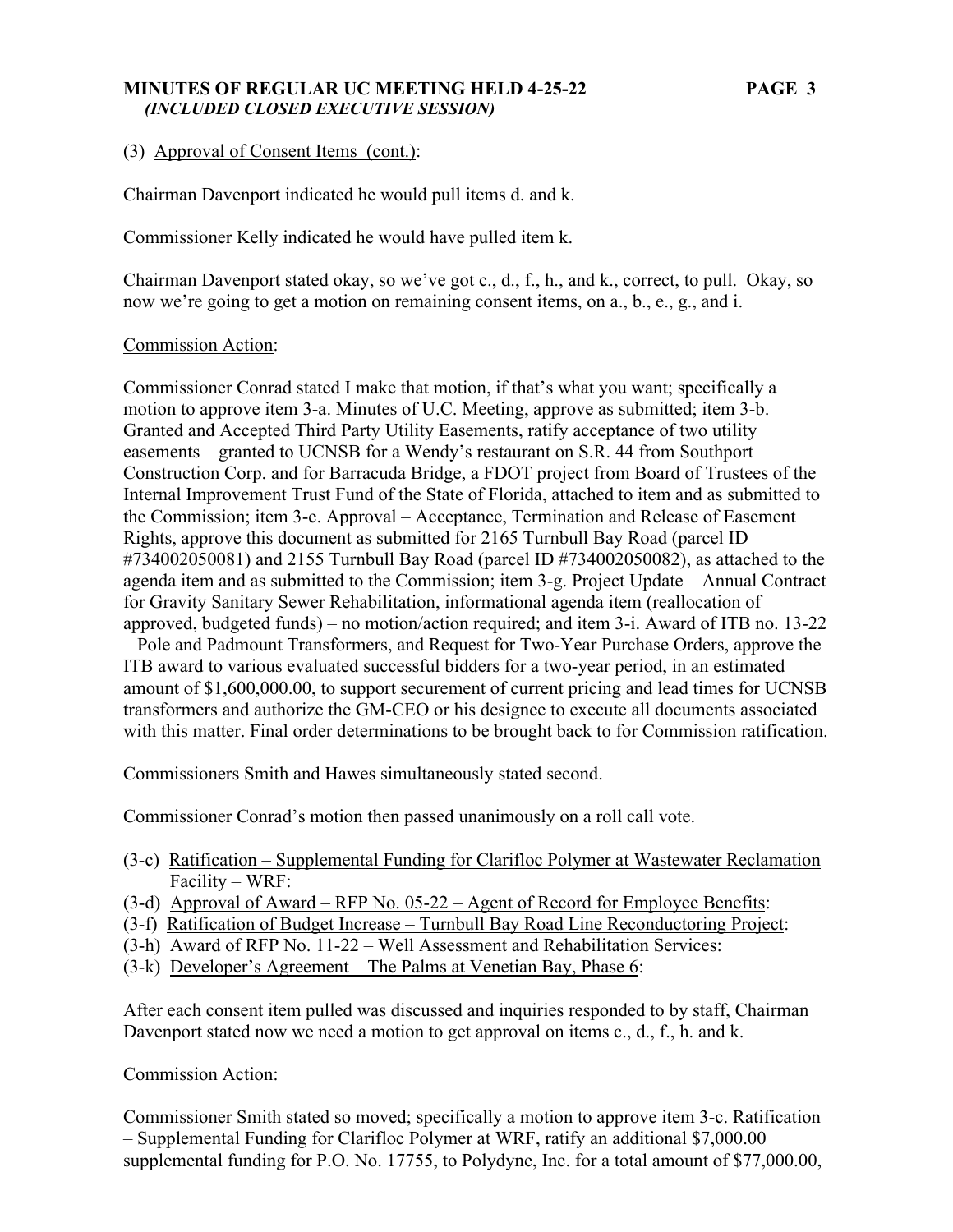## **MINUTES OF REGULAR UC MEETING HELD 4-25-22 PAGE 4**   *(INCLUDED CLOSED EXECUTIVE SESSION)*

- (3-c) Ratification Supplemental Funding for Clarifloc Polymer at Wastewater Reclamation Facility – WRF:
- (3-d) Approval of Award RFP No. 05-22 Agent of Record for Employee Benefits:
- (3-f) Ratification of Budget Increase Turnbull Bay Road Line Reconductoring Project:
- (3-h) Award of RFP No. 11-22 Well Assessment and Rehabilitation Services:
- (3-k) Developer's Agreement The Palms at Venetian Bay, Phase 6: (Cont.):

and GM-CEO authorization or designee's execution of same; item 3-d. Approval of Award – RFP No. 05-22 – Agent of Record for Employee Benefits, approve and award RFP to Risk Management Associates, Inc. (Brown & Brown) for one year, with the option to renew for three additional one-year periods upon mutual consent; item 3-f. Ratification of Budget Increase – Turnbull Bay Road Line Reconductoring Project, ratify/authorize a \$970,000.00 budget increase for the total overall project to \$1,950,000.00 and approval of Pike Electric, LLC for associated construction work in the amount of \$1,021,838.00. Previous overall project authorization ongoing for the GM-CEO or his designee to execute all documentation for this matter; item 3-h. Award of RFP No. 11-22 – Well Assessment and Rehabilitation Services, approve the award of this RFP and issuance of the Annual Service Agreement to Thompson Well & Pump, Inc. (copy attached to agenda item), and authorize the GM-CEO or designee to execute all documents associated with this matter; and item 3-k. Developer's Agreement – The Palms at Venetian Bay, Phase 6, approve this developer's agreement, by Palms Land Holdings, LLC, and authorize the GM-CEO or designee to execute this document when contingencies are met.

Commissioner Kelly stated second.

Chairman Davenport then requested Mrs. Simmons to call the roll.

Commissioner Smith's motion then passed unanimously on a roll call vote.

# (4) General Manager's Report:

Mr. Bunch requested Mr. Chavez to come to the podium and provide the financial status and results for March.

# (4-a) Financial Status – March 2022:

Mr. Chavez presented the March 2022 Financial Performance. Stated the March 2022 fiscal year to date change in net assets was approximately \$1.5 million, which includes a \$0.5 million mark to market adjustment. This favorable position driven by increased revenues, Water Resources, and capital contributions, offset by lower electric consumption due to milder weather and increased purchased power costs. Purchased power costs at \$64.44 per megawatt hour compared to \$52.18 last year, with increased operating expenses. Capital expenditures were at \$9.8 million, \$5.5 million in major projects and \$4.3 million in minor projects. March 2022 at an operating loss of \$0.5 million compared to last year's \$2 million loss – an approximate \$1.5 million improvement. This was driven by the same factors for the change in net assets and those offsets, plus continued customer growth. The income before capital contributions, which were mainly cash, at about a \$0.7 million loss versus the \$1.3 million loss the prior year.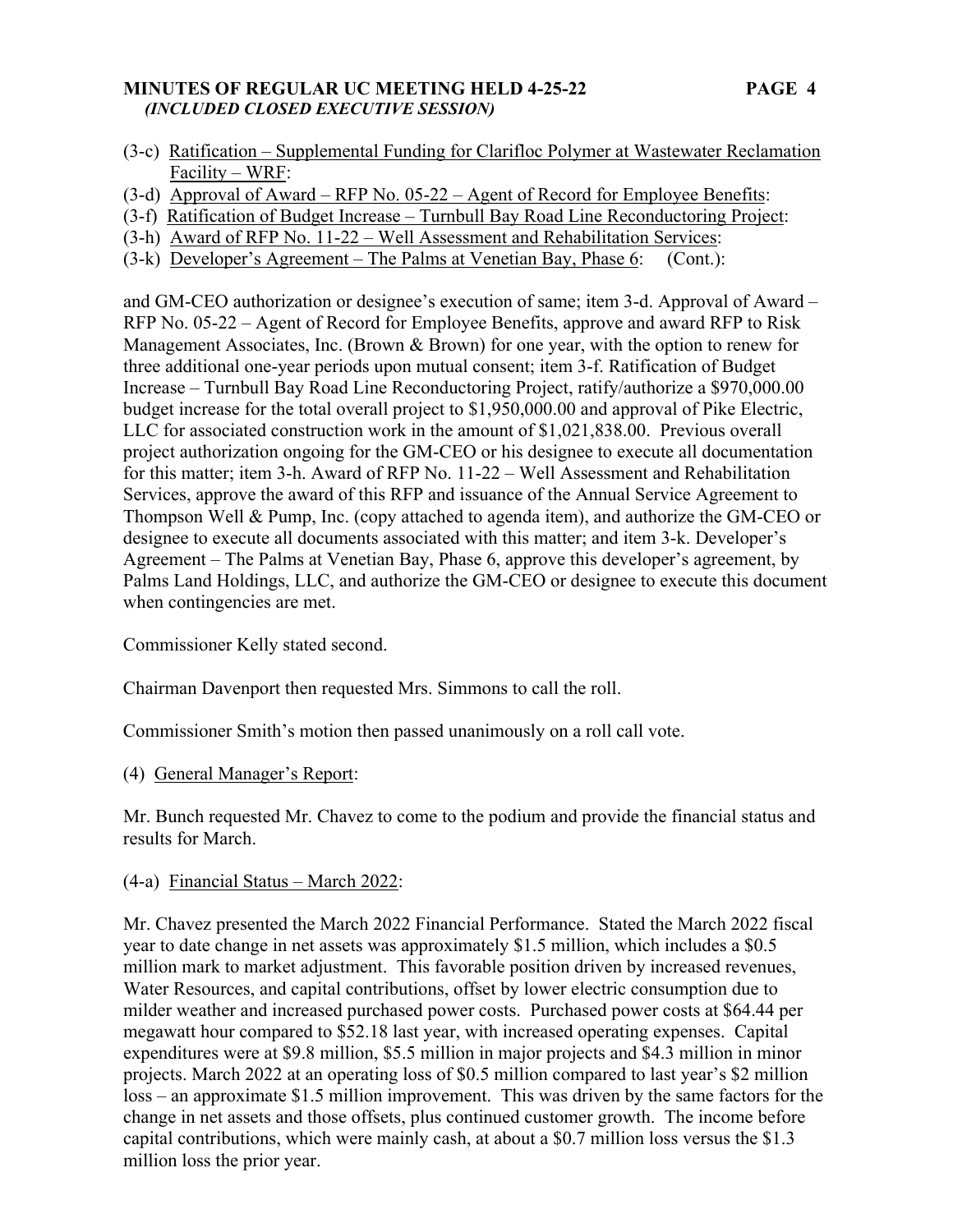### **MINUTES OF REGULAR UC MEETING HELD 4-25-22 PAGE 5**   *(INCLUDED CLOSED EXECUTIVE SESSION)*

(4-a) Financial Status – March 2022 (cont.):

Mr. Chavez included a slide in his presentation regarding the fuel and purchased power cost adjustment clause (FPPCAC) – agenda item 7-a. Explained the energy and fuel prices have a direct impact on the U.C.'s cost of purchase power. Reiterated the U.C.'s purchased power cost currently at \$64.44 per megawatt hour which is almost \$14 higher or 27.5% higher than the projected cost in fiscal year 2022 during the rate study.

Mr. Chavez recommended and requested the Commission approve a modification, an increase, to the fuel and purchased power cost adjustment clause.

### Commission Action:

Commissioner Hawes stated he would move that; specifically to approve a modification (increase) to fuel and purchased power cost adjustment clause from the current \$3.98 credit per 1,000 kWh to a \$4.25 charge per 1,000 kWh, effective first billing cycle in May 2022.

Commissioner Conrad stated second.

Chairman Davenport stated Commissioner Conrad seconded; call the roll.

Commissioner Hawes' motion then passed unanimously on a roll call vote.

(4-b) Quarterly Submission of Balanced Scorecard and Enterprise Metrics – for March 2022:

The March 2022 balanced scorecard and enterprise metrics were submitted as part of the agenda package but were not discussed at this time.

(4-c) Presentation and Project Approval – SilverBlaze Customer Portal Project w/Web API's and Nexus View:

Mr. Chavez then provide a presentation entitled UCNSB Customer Experience Transformation. Explained this item was identified in the Modernization Roadmap – the multi-year plan on how to bring the U.C. into current standards, technology and customer experience. The transformed U.C. customer experience includes a website enhancement and will enable future tools such as a robust customer web portal, customer alerts and service restoration status. Additional tools and functionality will become available after the AMI program is implemented with its associated data.

Mr. Chavez indicated that next steps will include a new U.C. customer-focused website reflecting the refreshed brand – New Smyrna Beach Utilities / NSBU. The new website is expected in July 2022. Explained the U.C. was a Cogsdale shop. Cogsdale is the U.C.'s Customer Information System (CIS) provider which seamlessly integrates into the U.C.'s financial statement and general ledger package, Great Plains (GP). To maintain this integrated CIS system and leverage the existing technology platform, the roadmap recommended the implementation of Cogsdale's SilverBlaze web portal. This optimal solution and customer single sign-on portal will become live after the new website, in July or August 2022. The experience for the customer won't change as new applications are added. The integration of the approved Outage Management Module (OMS) is also planned for July / August 2022.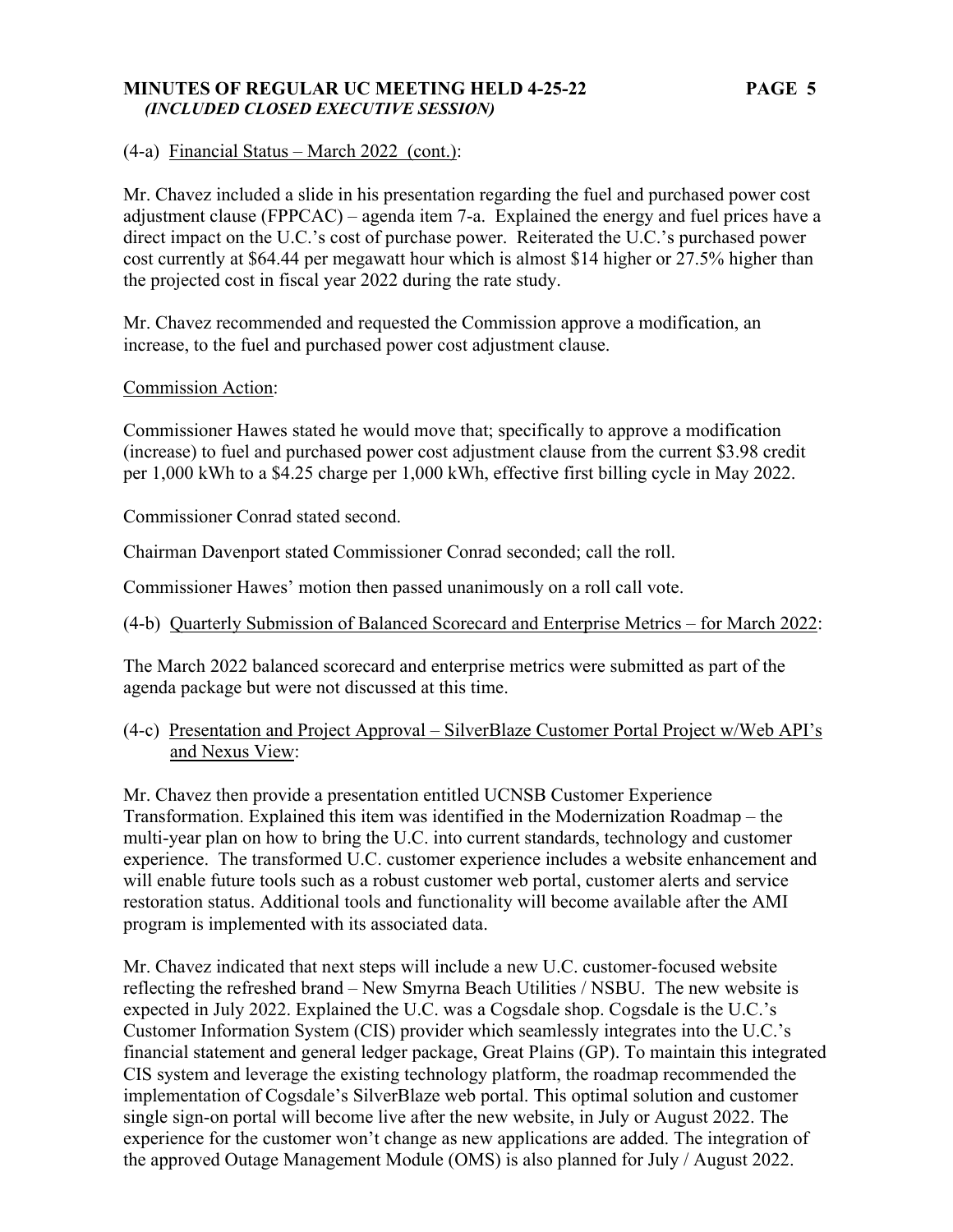### **MINUTES OF REGULAR UC MEETING HELD 4-25-22 PAGE 6**   *(INCLUDED CLOSED EXECUTIVE SESSION)*

# (4-c) Presentation and Project Approval – SilverBlaze Customer Portal Project w/Web API's and Nexus View (cont.):

Mr. Bunch pointed out the upgrading of the overall look of our existing website will be completed for nothing with the new template by Muni-Link. And then two years ago when Quanta did the assessment for the roadmap, the dollars, dollar for dollar, are the same. It was estimated \$100,000 then and it's coming in at \$100,000, adding the actual slide from that deck is a few slides back, it says program 4 website enhancement, and the same people are involved now from Quanta, as is Cogsdale, and they quoted the same price for us; so that worked out well. Things have seemed to be in that 30%, 50% or 100% range here lately. So that's thanks to the team working with our consultants, (a) to select the right vendor and (b) delivering it at a good price.

### Commission Action:

Commissioner Conrad stated I will make a motion that we accept the proposal for going to SilverBlaze that was exhibited in the presentation that Mr. Chavez just presented; specifically a motion to approve an overall project for the SilverBlaze Customer Service Portal and Web API's and Nexus View software, implementation and training, for a total amount of \$120,650, (reoccurring annual maintenance and support for software - \$50,250), as a sole source purchase to Cogsdale Corporation, and authorize the General Manager/CEO or his designee to execute all documents associated with this project.

Commissioners Kelly and Hawes simultaneously seconded this motion.

Commissioner Conrad then added and its item 4-c.

Chairman Davenport asked if there was any further discussion on this motion.

Commissioner Kelly commented I think it's great, a great addition.

Commissioner Conrad's motion then passed unanimously on a roll call vote.

Chairman Davenport stated thank you Mr. Chavez, great job. I think our customers are really going to enjoy this.

- (5) Commission Counsel's Report General Counsel:
- Mr. Cloud indicated he had nothing to report at this time.
- (6) Old Business:

# (6-a) Approval – Transmission Line Repairs (Static Wire):

Mr. Steele came to the podium and provided a presentation entitled UPDATE: Transmission Line Material Condition Corrective Measures. This was an update on the repairs and future repairs planned on the static wire as a result of the outages that occurred in November 2021 and March 2022.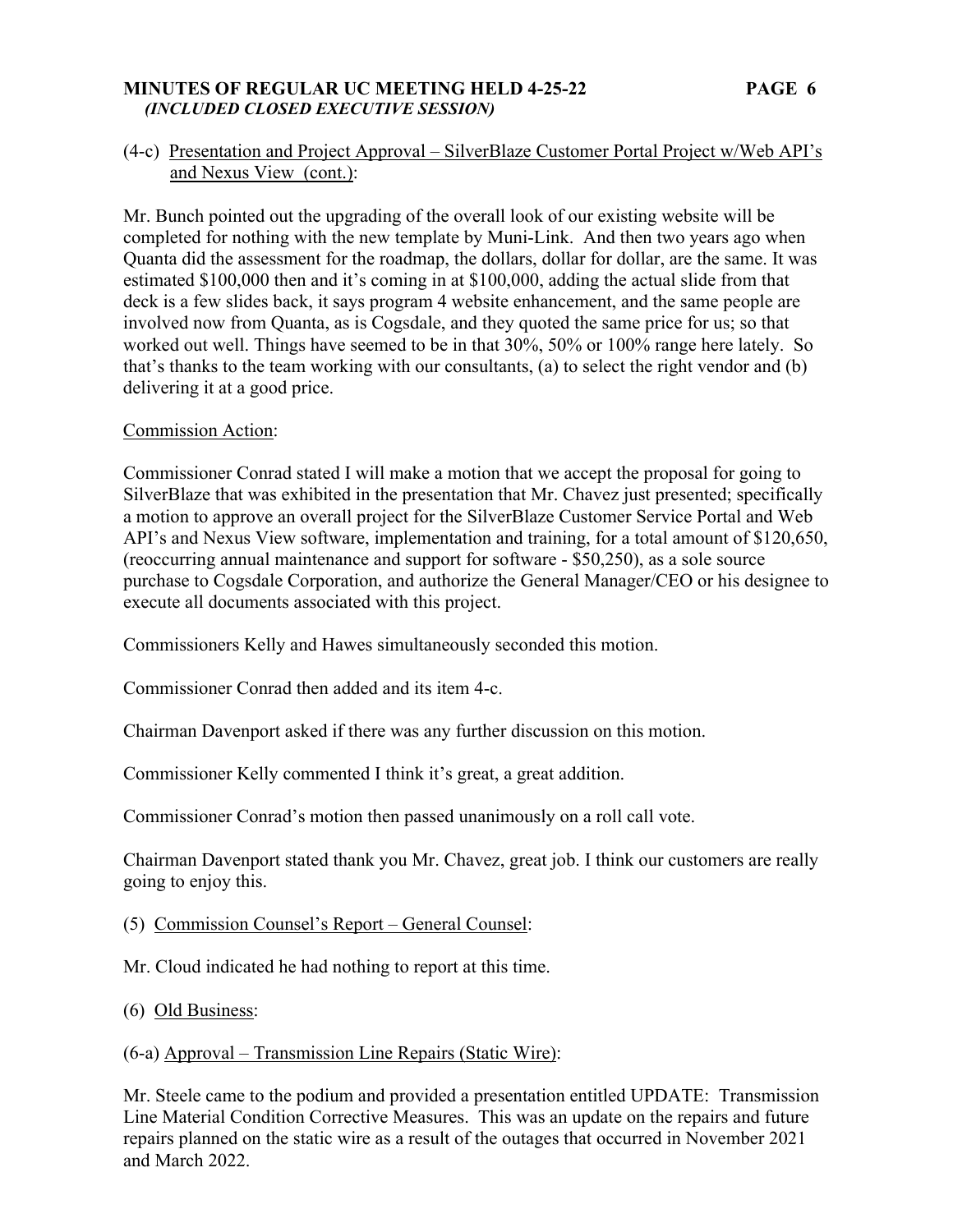### **MINUTES OF REGULAR UC MEETING HELD 4-25-22 PAGE 7**   *(INCLUDED CLOSED EXECUTIVE SESSION)*

# (6-a) Approval – Transmission Line Repairs (Static Wire) (cont.):

After discussion and inquiries were responded to, Mr. Steele stated staff's recommending ratification of emergency repairs completed and approval of planned upcoming repairs.

# Commission Action:

Commissioner Conrad stated I'll make a motion to use the language in our packet or in the handout, a motion to ratify emergency phase 1 replacement transmission static wire approximately 4,500 ft. at \$237,384.15 and an approval of Phase 2 – approximately 23,960 ft. at \$372,209.67, with an overall Static Wire Airport Transmission Line Project budget approval of \$750,000 cap, and to authorize the General Manager/CEO or his designee to execute all documents associated with this matter.

Chairman Davenport stated I need a second.

Commissioner Conrad then indicated I do have a question though.

Commissioner Hawes seconded the motion.

After discussion on the differential in Phase 1 and Phase 2 costs, as well as gopher tortoise survey and relocation costs, Chairman Davenport requested a roll call to be taken on the prior motion.

Commissioner Conrad's prior motion then passed unanimously on a roll call vote.

# (6-b) Follow-Up Discussion – Items from Joint City/UC Workshop Held 2-24-22:

This item was placed on the agenda per Commissioner Smith's request at the conclusion of the last Regular U.C. Meeting. Mr. Bunch provided a slide depicting the City's Joint Workshop topics. The topics previously mentioned by U.C. Commissioners to discuss were shown in red font, for initial discussion purposes.

The City's Washington Streetscape Project was briefly discussed. The City will be providing some ARPA funds toward desired water and sewer improvements within this project area. The City will also be funding the differential in cost for replacing existing electric overhead infrastructure with underground electric facilities.

Septic to Sewer Study and Recommendations (study by Mead & Hunt) and top two priority projects were discussed: Aqua Court, located in the City of New Smyrna Beach and Silver Sands, located in Volusia County. After discussion, it was agreed U.C. staff would watch associated actions between the City and the County regarding their Interlocal Service Boundary Agreement (noted after this meeting, Amended ISBA approved by the County and south beach area remains in the County). U.C. staff will move towards determination of available grant dollars for these top two priority septic conversion areas.

Affordable Housing topic, mentioned by City Commissioner Hartman and related to what the U.C. could do for fees or something that would help reduce the costs for affordable housing.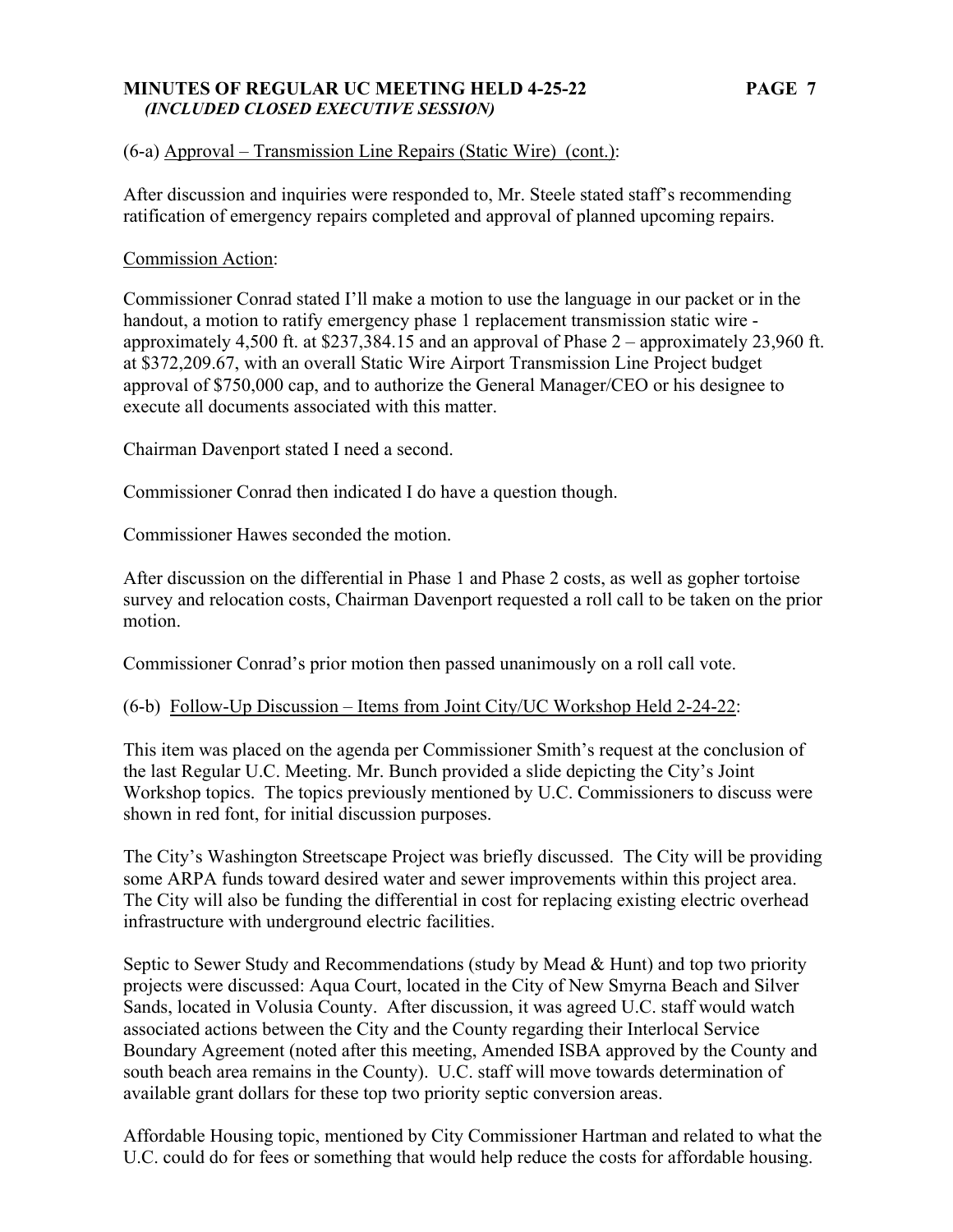### **MINUTES OF REGULAR UC MEETING HELD 4-25-22 PAGE 8**   *(INCLUDED CLOSED EXECUTIVE SESSION)*

## (6-b) Follow-Up Discussion – Items from Joint City/UC Workshop Held 2-24-22 (cont.):

Mr. Cloud indicated caution regarding capital connection fees. Indicated there was an existing bill setting on the desk of the Governor now to declare open season on local governments for legislation that increases the costs of businesses. If you decrease for some, arguably you would increase for others. Indicated he wouldn't want to do something unless the U.C. did a rate study specifically as to the capital charges. It's just something we need to be really cautious about. Affordable housing is a great thing and I sure do wish that the legislature would start using the money that is supposedly earmarked for affordable housing instead of you know borrowing it, which is a charitable description of what they've done the last few years with hundreds of millions of dollars that's supposedly earmarked for affordable housing. And it's a risky area for a utility to get involved in, any kind of discounted rate.

Commissioner Smith stated he thought that would be part of the response back to the City. Reiterated his request for Mr. Bunch to send a letter back to the City indicating the status of the things discussed. Point being to build good camaraderie and let the City Commission know the U.C. Commission listened to their concerns, was looking at them, and here's the status of where we are. To update the City Commission on these topics and to let them know we take their comments to heart.

Mr. Bunch stated we can do that. (Requested letter provided on May 3, 2022 via email.)

(7) New Business:

# (7-a) Approval – Modification (Increase) to Fuel and Purchased Power Cost Adjustment Clause (FPPCAC):

This item was approved at the end of the financial presentation, under item 4-a. Financial Status – March 2022 above:

### Prior Commission Action:

Commissioner Hawes stated I would move that; specifically to approve a modification (increase) to the fuel and purchased power cost adjustment clause from the current \$3.98 credit per 1,000 kWh to a \$4.25 charge per 1,000 kWh, effective with the first billing cycle in May 2022.

Commissioner Conrad stated second.

Chairman Davenport stated Commissioner Conrad seconded that; call the roll.

Commissioner Hawes' motion then passed unanimously on a roll call vote.

### (7-b) Evaluation Determination – RFP No. 12-22 – Auditing Services:

Mr. Chavez explained the Commission needed to determine who would be on the selection committee for RFP No. 12-22 which is for a firm to perform the U.C.'s external auditing services. Explained typically internal staff is not on this committee and all Commissioners or a sub-set of Commissioners could be on the committee. Also explained the evaluation process is electronic, committee would review and evaluate the submission electronically. Also indicated there is another option of allowing bidders to come and present to the Commission.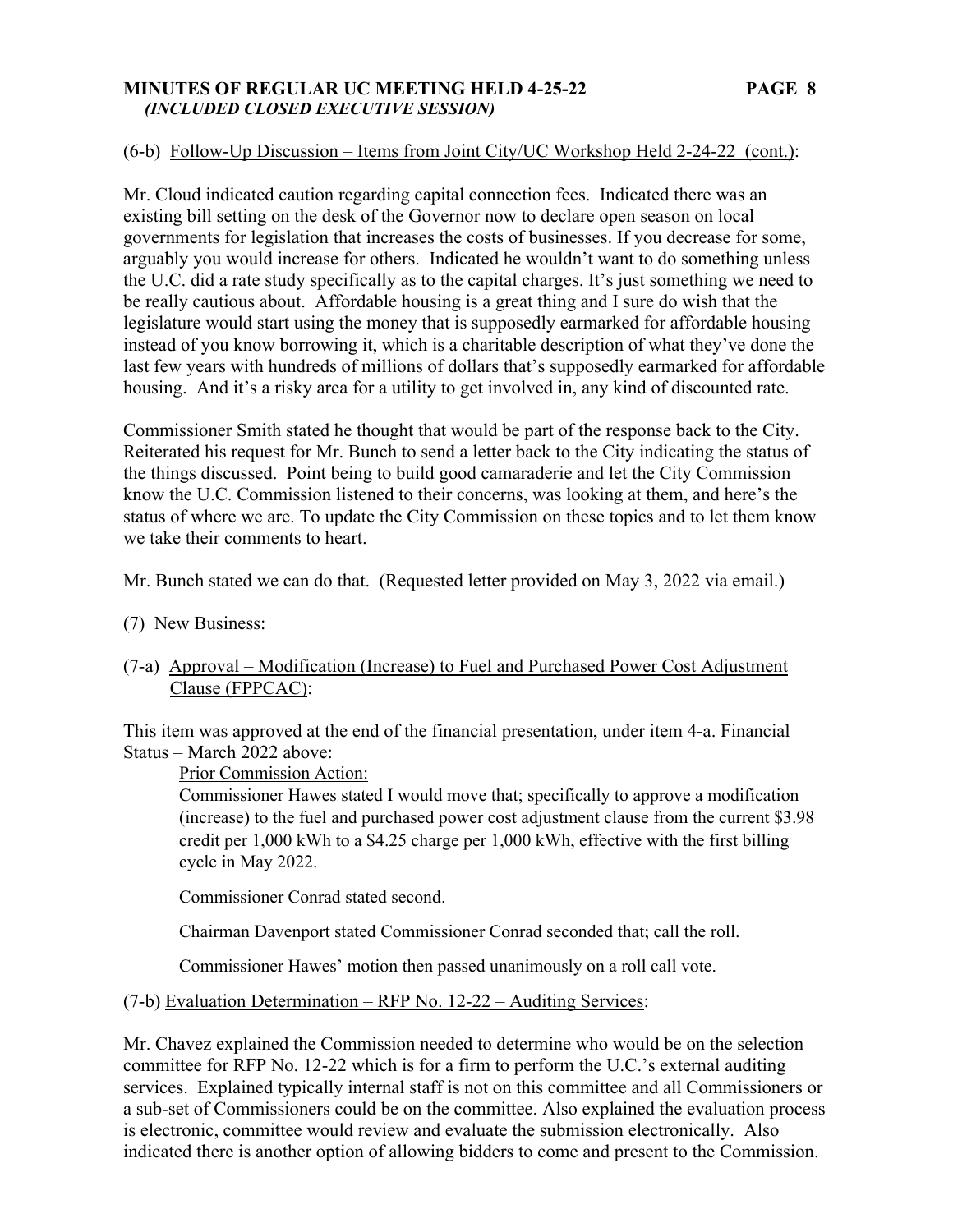### **MINUTES OF REGULAR UC MEETING HELD 4-25-22 PAGE 9**   *(INCLUDED CLOSED EXECUTIVE SESSION)*

# (7-b) Evaluation Determination – RFP No.  $12-22$  – Auditing Services (cont.):

There was some discussion regarding criteria, statement of work, and due date for response to the RFP.

### Commission Action:

Commissioner Conrad stated I would make a motion to appoint an evaluation committee to evaluate the audit contract for the next period of time based on the criteria that is in the RFP and scope of work, and I would recommend that it be three of the five members of the Commission. And specifically, I would like to participate in that committee, but I would also like to nominate Commissioner Hawes, and Commissioner Kelly to be the third member of that committee. I think it has to be an odd number and I don't think it takes five; so that's my motion.

Commissioner Smith stated I second that motion.

Chairman Davenport stated okay, discussion.

Mr. Cloud stated I would just point out its going to be a Sunshine meeting.

Commissioner Conrad stated correct, it's all electronic, there is no interaction between the members.

(Evaluation of proposals to be performed individually and evaluated recommendation, tallied electronically, will be brought back to the entire Commission during a public meeting for approval and/or next steps.)

Commissioner Conrad's motion then passed unanimously on a roll call vote.

Chairman Davenport stated thank you for making that nomination, Commissioner Conrad. I appreciate you stepping up to the plate on that one. Adding, we like our CPAs on this board.

(8) Possible Other Business – Time for Commissioners:

# (8-a) FMEA Annual Conference – The Breakers, Palm Beach, FL – July 12-14, 2022:

Mr. Bunch introduced this item by stating we have the annual FMEA conference, which is Florida Municipal Electric Association. It's also attended by many of the FMPA members as well as FMPA staff. That's in July this year,  $12<sup>th</sup>$  through the  $14<sup>th</sup>$ , being held in Palm Beach at The Breakers. I plan on attending because I'm on FMEA, I'm the Treasurer for that organization, and usually a couple of the staff attend as well. So I'll put that out there for consideration for the Commission as well.

After discussion regarding past attendance, Chairman Davenport indicated he would like to attend this year. Commissioner Hawes and Commissioner Smith also indicated they would like to attend.